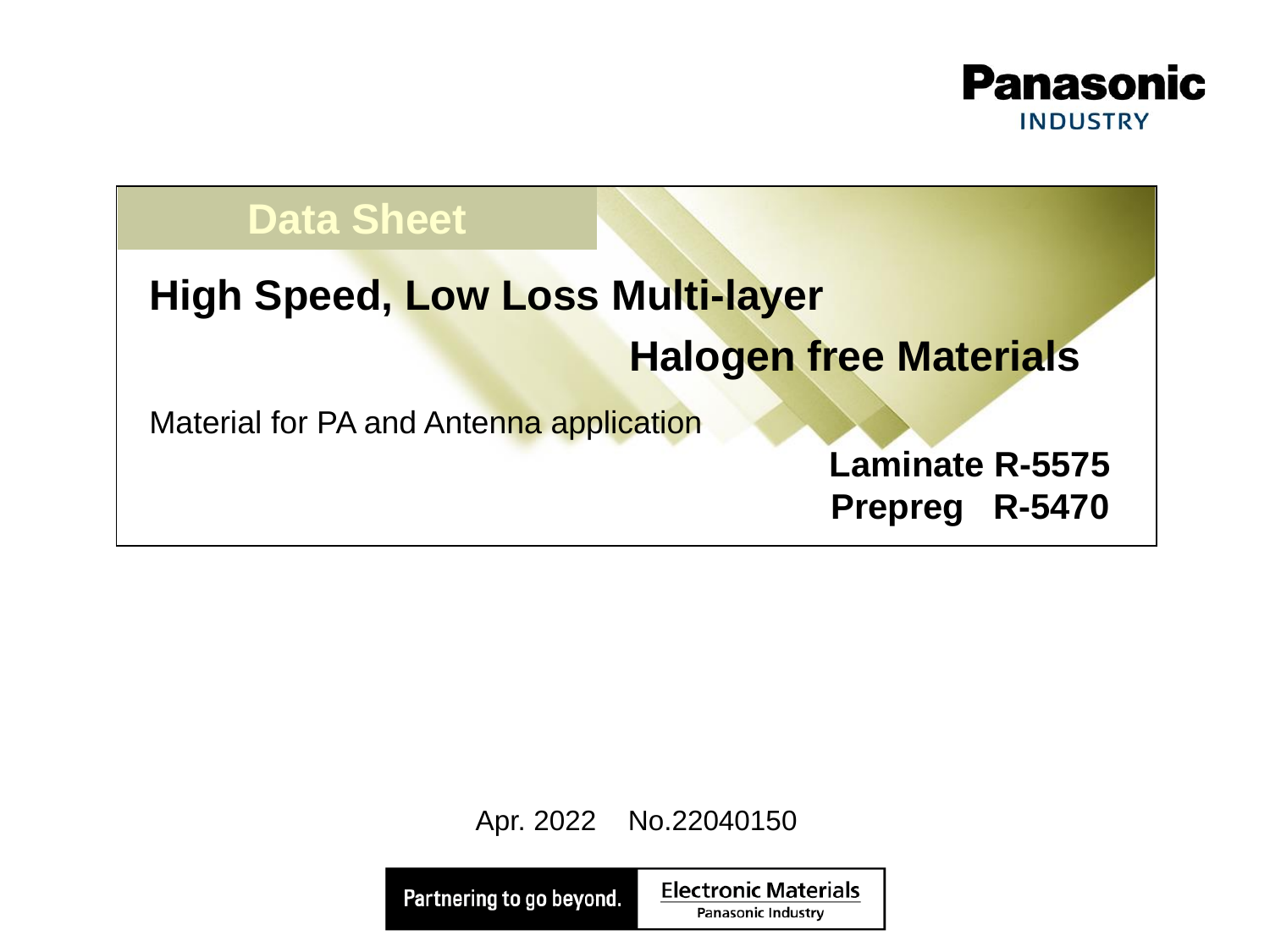No.; 22040150 - 1

## **Specification / Laminate R-5575**

|                   | Property                        |                   | <b>Units</b>   | <b>Test Method</b>  | Condition      | <b>Typical Value</b> |
|-------------------|---------------------------------|-------------------|----------------|---------------------|----------------|----------------------|
|                   | Glass Transition Temp (Tg)      |                   | $\mathsf{C}$   | <b>TMA</b>          | As received    | 205                  |
|                   |                                 |                   |                | <b>DMA</b>          | As received    | 245                  |
|                   | Thermal Decomposition Temp (Td) |                   | $\mathbf C$    | <b>TGA</b>          | As received    | 440                  |
|                   | Time to Delam                   | <b>Without Cu</b> | min            | IPC TM-650 2.4.24.1 | As received    | >120                 |
| <b>THERMAL</b>    | ( T288 )                        | With Cu           | min            | IPC TM-650 2.4.24.1 | As received    | >120                 |
|                   |                                 | $X - axis$        | ppm/C          | IPC TM-650 2.4.24   | $<$ Tg         | $13 - 16$            |
|                   | $CTE : \alpha1$                 | Y - axis          | ppm/C          | IPC TM-650 2.4.24   | $<$ Tg         | $13 - 16$            |
|                   |                                 | Z - axis          | ppm/C          | IPC TM-650 2.4.24   | $<$ Tg         | 20                   |
|                   | $CTE : \alpha2$                 | Z - axis          | ppm/C          | IPC TM-650 2.4.24   | $>$ Tg         | 155                  |
|                   | <b>Thermal Conductivity</b>     |                   | W/mK           | Laser flash         | 25C            | 0.60                 |
|                   | <b>Volume Resistivity</b>       |                   | $M\Omega$ - cm | IPC TM-650 2.5.17.1 | C-96/35/90     | $1 \times 10^{9}$    |
|                   | <b>Surface Resistivity</b>      |                   | MΩ             | IPC TM-650 2.5.17.1 | C-96/35/90     | $1 \times 10^{8}$    |
| <b>ELECTRICAL</b> | <b>Dielectric Constant</b>      | @ 1GHz            | $\blacksquare$ | IPC TM-650 2.5.5.9  | $C - 24/23/50$ | 3.73                 |
|                   | (Dk)                            | @ 13GHz           | $\blacksquare$ | "Note 1             | C-24/23/50     | 3.60                 |
|                   |                                 | @ 1GHz            | $\frac{1}{2}$  | IPC TM-650 2.5.5.9  | C-24/23/50     | 0.002                |
|                   | Dissipation Factor (Df)         | @ 13GHz           | $\blacksquare$ | "Note 1             | C-24/23/50     | 0.0045               |
|                   | <b>Water Absorption</b>         |                   | $\frac{0}{0}$  | IPC TM-650 2.6.2.1  | $D-24/23$      | 0.23                 |
| <b>PHYSICAL</b>   | Peel Strength                   | $1oz$ (RTF)       |                | IPC TM-650 2.4.8    | As received    | 0.8                  |
|                   | Flammability                    |                   |                | UL                  | C-48/23/50     | 94V-0                |

Sample thickness : 30 mil =  $0.76$  mm ( Core Type 30 ) #1078 x 9ply

Note 1 : Balanced-type Circular Disk Resonance Method [ IEC 63185 (2020) ]

\* The data in the above table are not guaranteed values.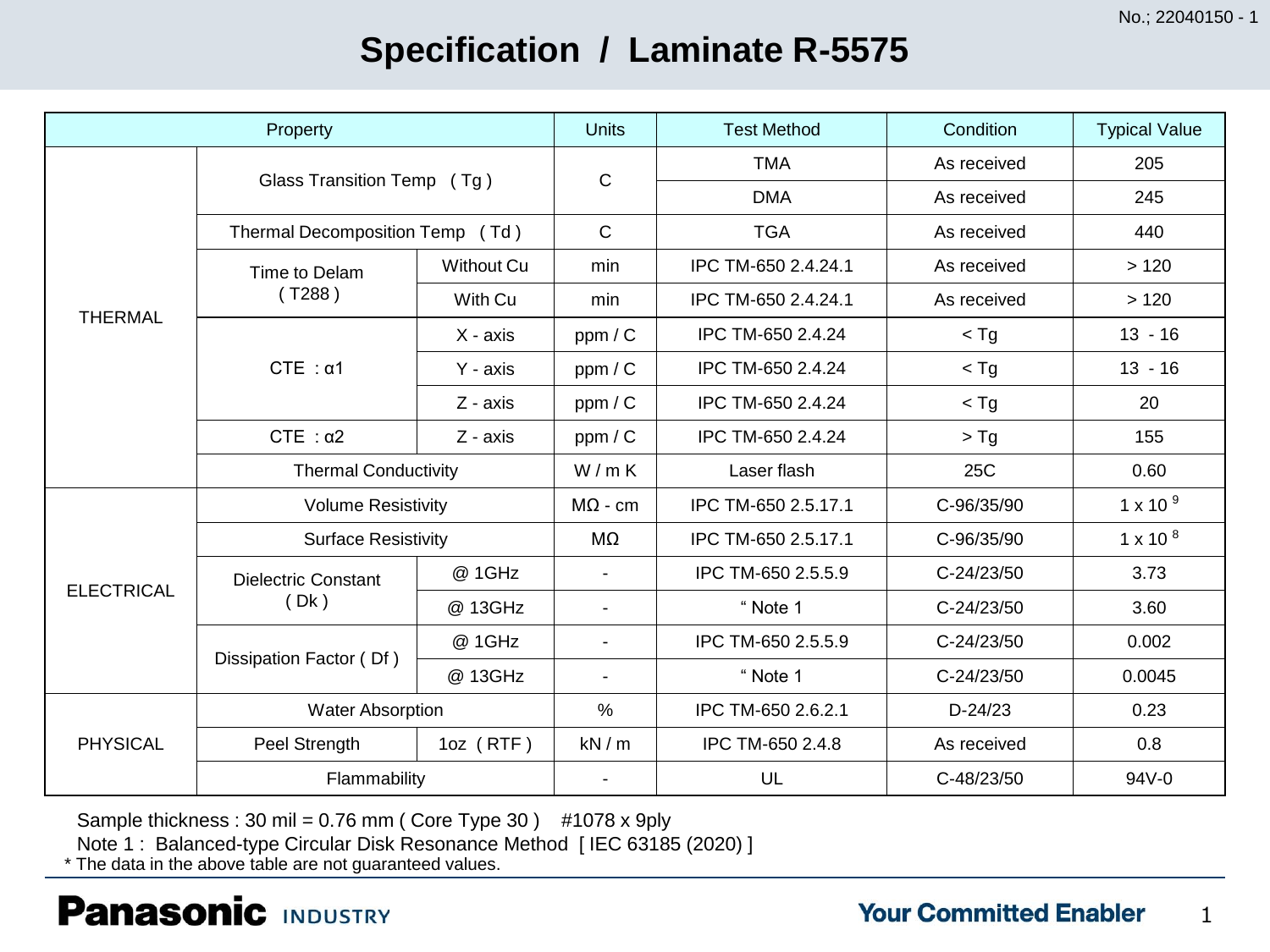## **Specification / Laminate R-5575**

### 1GHz ; IPC TM650-2.5.5.9

13-55GHz ; Balanced-type Circular Disk Resonance Method [ IEC 63185 (2020) ]

| Core        | <b>Actual Thickness</b> |       | Cloth | ply            | <b>Typical</b><br>Resin | <b>Typical Dk</b> |       |       |       |       |       |
|-------------|-------------------------|-------|-------|----------------|-------------------------|-------------------|-------|-------|-------|-------|-------|
| <b>Type</b> | mil                     | mm    | Style |                | Content<br>(% )         | 1GHz              | 13GHz | 23GHz | 34GHz | 45GHz | 55GHz |
| 4           | 4.0                     | 0.102 | 1078  | 1              | 75                      | 3.60              | 3.49  | 3.49  | 3.49  | 3.49  | 3.49  |
| 5           | 5.0                     | 0.127 | 3313  | 1              | 66                      | 3.80              | 3.66  | 3.66  | 3.66  | 3.66  | 3.66  |
| 5           | 5.0                     | 0.127 | 1078  | 1              | 79                      | 3.53              | 3.42  | 3.42  | 3.42  | 3.42  | 3.42  |
| 6           | 6.0                     | 0.152 | 2116  | 1              | 63                      | 3.87              | 3.72  | 3.72  | 3.72  | 3.72  | 3.72  |
| 6.6         | 6.6                     | 0.168 | 1078  | $\overline{2}$ | 69                      | 3.73              | 3.60  | 3.60  | 3.60  | 3.60  | 3.60  |
| 6.6         | 6.6                     | 0.168 | 1067  | $\overline{2}$ | 80                      | 3.51              | 3.40  | 3.40  | 3.40  | 3.40  | 3.40  |
| 8           | 8.0                     | 0.203 | 1078  | $\overline{2}$ | 75                      | 3.60              | 3.49  | 3.49  | 3.49  | 3.49  | 3.49  |
| 10          | 10.0                    | 0.254 | 1078  | 3              | 69                      | 3.73              | 3.60  | 3.60  | 3.60  | 3.60  | 3.60  |
| 10          | 10.0                    | 0.254 | 3313  | 2              | 66                      | 3.80              | 3.66  | 3.66  | 3.66  | 3.66  | 3.66  |
| 13.3        | 13.3                    | 0.338 | 1078  | 4              | 69                      | 3.73              | 3.60  | 3.60  | 3.60  | 3.60  | 3.60  |
| 13.3        | 13.3                    | 0.338 | 1067  | 4              | 80                      | 3.51              | 3.40  | 3.40  | 3.40  | 3.40  | 3.40  |
| 16.6        | 16.6                    | 0.422 | 1078  | 5              | 69                      | 3.73              | 3.60  | 3.60  | 3.60  | 3.60  | 3.60  |
| 16.6        | 16.6                    | 0.422 | 1067  | 5              | 80                      | 3.51              | 3.40  | 3.40  | 3.40  | 3.40  | 3.40  |
| 20          | 20.0                    | 0.508 | 1078  | 6              | 69                      | 3.73              | 3.60  | 3.60  | 3.60  | 3.60  | 3.60  |
| 20          | 20.0                    | 0.508 | 3313  | 4              | 66                      | 3.80              | 3.66  | 3.66  | 3.66  | 3.66  | 3.66  |
| 30          | 30.0                    | 0.762 | 1078  | 9              | 69                      | 3.73              | 3.60  | 3.60  | 3.60  | 3.60  | 3.60  |
| 30          | 30.0                    | 0.762 | 3313  | 6              | 66                      | 3.80              | 3.66  | 3.66  | 3.66  | 3.66  | 3.66  |

\* The data in the above table are not guaranteed values.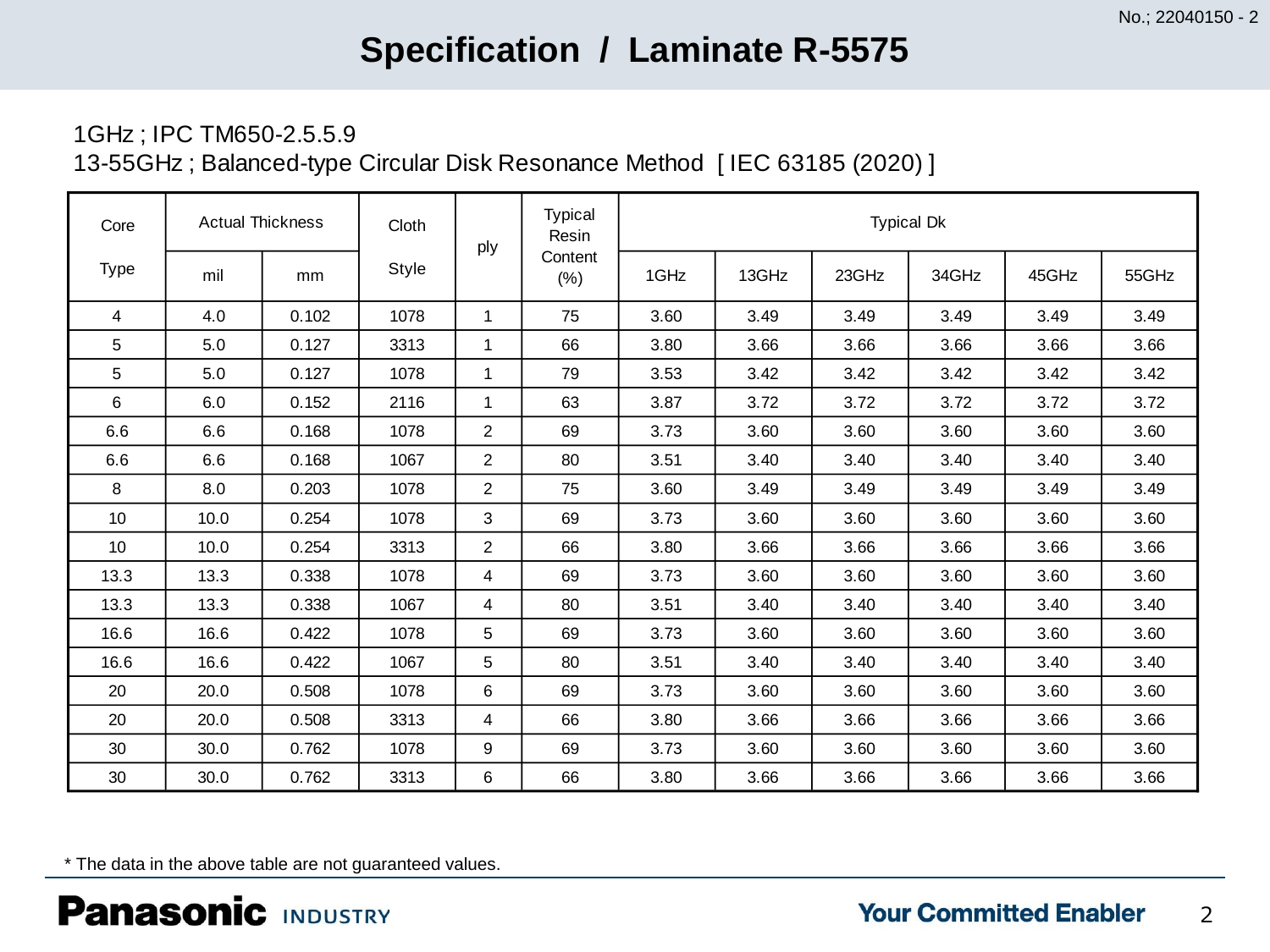## **Specification / Laminate R-5575**

### 1GHz ; IPC TM650-2.5.5.9 13-55GHz ; Balanced-type Circular Disk Resonance Method [ IEC 63185 (2020) ]

| Core | <b>Actual Thickness</b> |       | Cloth | ply            | <b>Typical</b><br>Resin | <b>Typical Df</b> |        |        |        |        |        |
|------|-------------------------|-------|-------|----------------|-------------------------|-------------------|--------|--------|--------|--------|--------|
| Type | mil                     | mm    | Style |                | Content<br>(% )         | 1GHz              | 13GHz  | 23GHz  | 34GHz  | 45GHz  | 55GHz  |
| 4    | 4.0                     | 0.102 | 1078  | 1              | 75                      | 0.002             | 0.0044 | 0.0046 | 0.005  | 0.0053 | 0.0056 |
| 5    | 5.0                     | 0.127 | 3313  | 1              | 66                      | 0.002             | 0.0045 | 0.0048 | 0.0052 | 0.0056 | 0.0059 |
| 5    | 5.0                     | 0.127 | 1078  | 1              | 79                      | 0.002             | 0.0043 | 0.0046 | 0.0049 | 0.0052 | 0.0055 |
| 6    | 6.0                     | 0.152 | 2116  | $\mathbf{1}$   | 63                      | 0.002             | 0.0046 | 0.0049 | 0.0053 | 0.0057 | 0.006  |
| 6.6  | 6.6                     | 0.168 | 1078  | $\overline{2}$ | 69                      | 0.002             | 0.0045 | 0.0048 | 0.0051 | 0.0055 | 0.0058 |
| 6.6  | 6.6                     | 0.168 | 1067  | $\overline{2}$ | 80                      | 0.002             | 0.0043 | 0.0046 | 0.0049 | 0.0052 | 0.0055 |
| 8    | 8.0                     | 0.203 | 1078  | $\overline{2}$ | 75                      | 0.002             | 0.0044 | 0.0046 | 0.005  | 0.0053 | 0.0056 |
| 10   | 10.0                    | 0.254 | 1078  | 3              | 69                      | 0.002             | 0.0045 | 0.0048 | 0.0051 | 0.0055 | 0.0058 |
| 10   | 10.0                    | 0.254 | 3313  | $\overline{c}$ | 66                      | 0.002             | 0.0045 | 0.0048 | 0.0052 | 0.0056 | 0.0059 |
| 13.3 | 13.3                    | 0.338 | 1078  | 4              | 69                      | 0.002             | 0.0045 | 0.0048 | 0.0051 | 0.0055 | 0.0058 |
| 13.3 | 13.3                    | 0.338 | 1067  | 4              | 80                      | 0.002             | 0.0043 | 0.0046 | 0.0049 | 0.0052 | 0.0055 |
| 16.6 | 16.6                    | 0.422 | 1078  | 5              | 69                      | 0.002             | 0.0045 | 0.0048 | 0.0051 | 0.0055 | 0.0058 |
| 16.6 | 16.6                    | 0.422 | 1067  | 5              | 80                      | 0.002             | 0.0043 | 0.0046 | 0.0049 | 0.0052 | 0.0055 |
| 20   | 20.0                    | 0.508 | 1078  | 6              | 69                      | 0.002             | 0.0045 | 0.0048 | 0.0051 | 0.0055 | 0.0058 |
| 20   | 20.0                    | 0.508 | 3313  | 4              | 66                      | 0.002             | 0.0045 | 0.0048 | 0.0052 | 0.0056 | 0.0059 |
| 30   | 30.0                    | 0.762 | 1078  | 9              | 69                      | 0.002             | 0.0045 | 0.0048 | 0.0051 | 0.0055 | 0.0058 |
| 30   | 30.0                    | 0.762 | 3313  | 6              | 66                      | 0.002             | 0.0045 | 0.0048 | 0.0052 | 0.0056 | 0.0059 |

\* The data in the above table are not guaranteed values.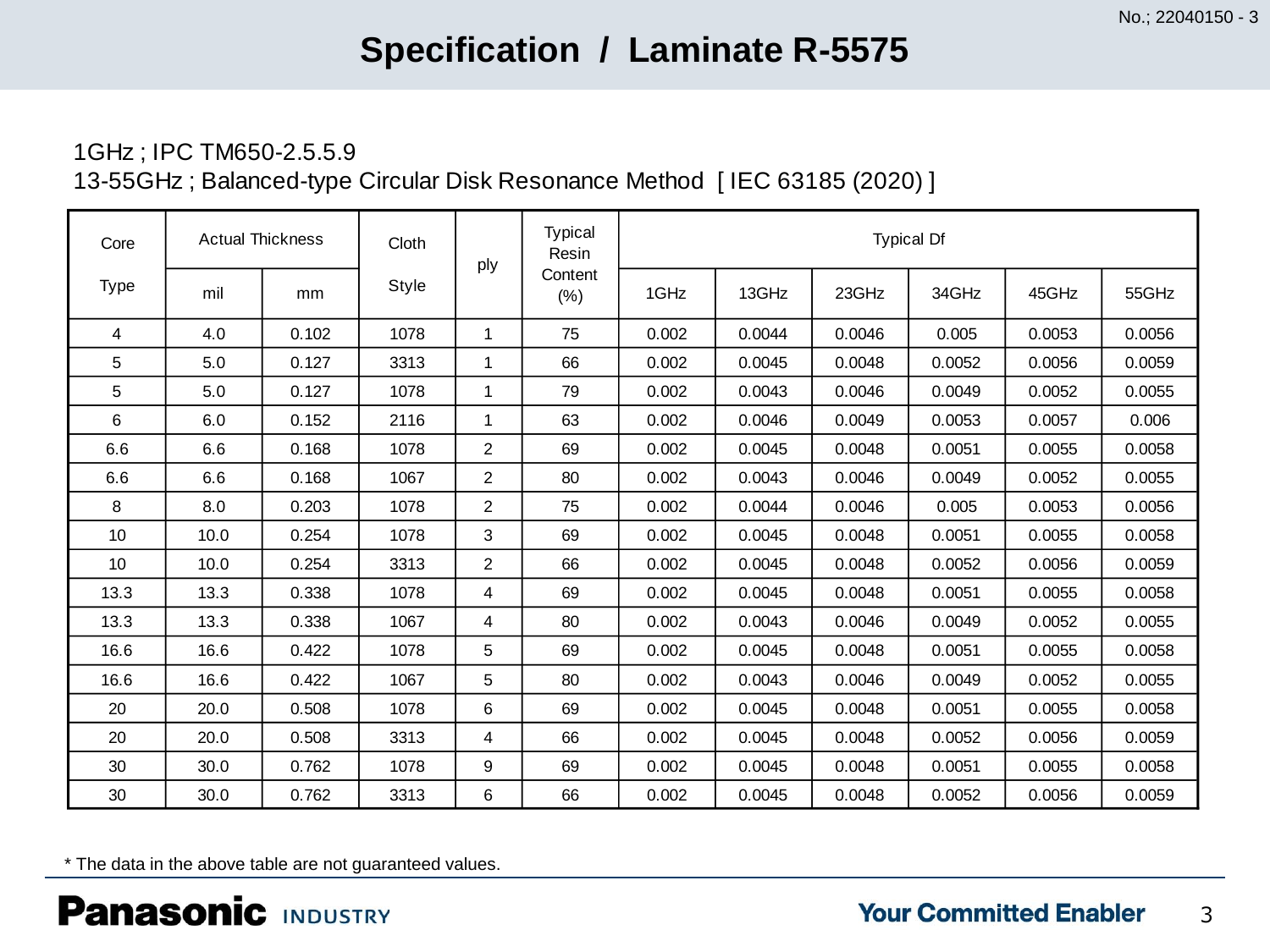## **Specification / Prepreg R-5470**

### 1GHz ; IPC TM650-2.5.5.9 13-55GHz ; Balanced-type Circular Disk Resonance Method [ IEC 63185 (2020) ]

| Cloth<br>Style | Resin<br>Content<br>$%$ ) | Typical<br><b>Thickness</b><br>$^{\prime}$ um $)$ | <b>Typical Dk</b> |       |       |       |       |       |  |
|----------------|---------------------------|---------------------------------------------------|-------------------|-------|-------|-------|-------|-------|--|
|                |                           |                                                   | 1GHz              | 13GHz | 23GHz | 34GHz | 45GHz | 55GHz |  |
| 1067           | 78                        | 75                                                | 3.54              | 3.44  | 3.44  | 3.44  | 3.44  | 3.44  |  |
|                | 81                        | 90                                                | 3.49              | 3.38  | 3.38  | 3.38  | 3.38  | 3.38  |  |
|                | 83                        | 100                                               | 3.45              | 3.35  | 3.35  | 3.35  | 3.35  | 3.35  |  |
| 1078           | 79                        | 125                                               | 3.53              | 3.42  | 3.42  | 3.42  | 3.42  | 3.42  |  |

| Cloth<br><b>Style</b> | Resin<br>Content | <b>Typical</b><br><b>Thickness</b><br>um) | <b>Typical Df</b> |        |        |        |        |        |  |
|-----------------------|------------------|-------------------------------------------|-------------------|--------|--------|--------|--------|--------|--|
|                       | $%$ )            |                                           | 1GHz              | 13GHz  | 23GHz  | 34GHz  | 45GHz  | 55GHz  |  |
| 1067                  | 78               | 75                                        | 0.002             | 0.0043 | 0.0046 | 0.0049 | 0.0052 | 0.0055 |  |
|                       | 81               | 90                                        | 0.002             | 0.0043 | 0.0046 | 0.0049 | 0.0052 | 0.0055 |  |
|                       | 83               | 100                                       | 0.002             | 0.0042 | 0.0045 | 0.0047 | 0.0050 | 0.0052 |  |
| 1078                  | 79               | 125                                       | 0.002             | 0.0043 | 0.0046 | 0.0049 | 0.0052 | 0.0055 |  |

\* The data in the above table are not guaranteed values.